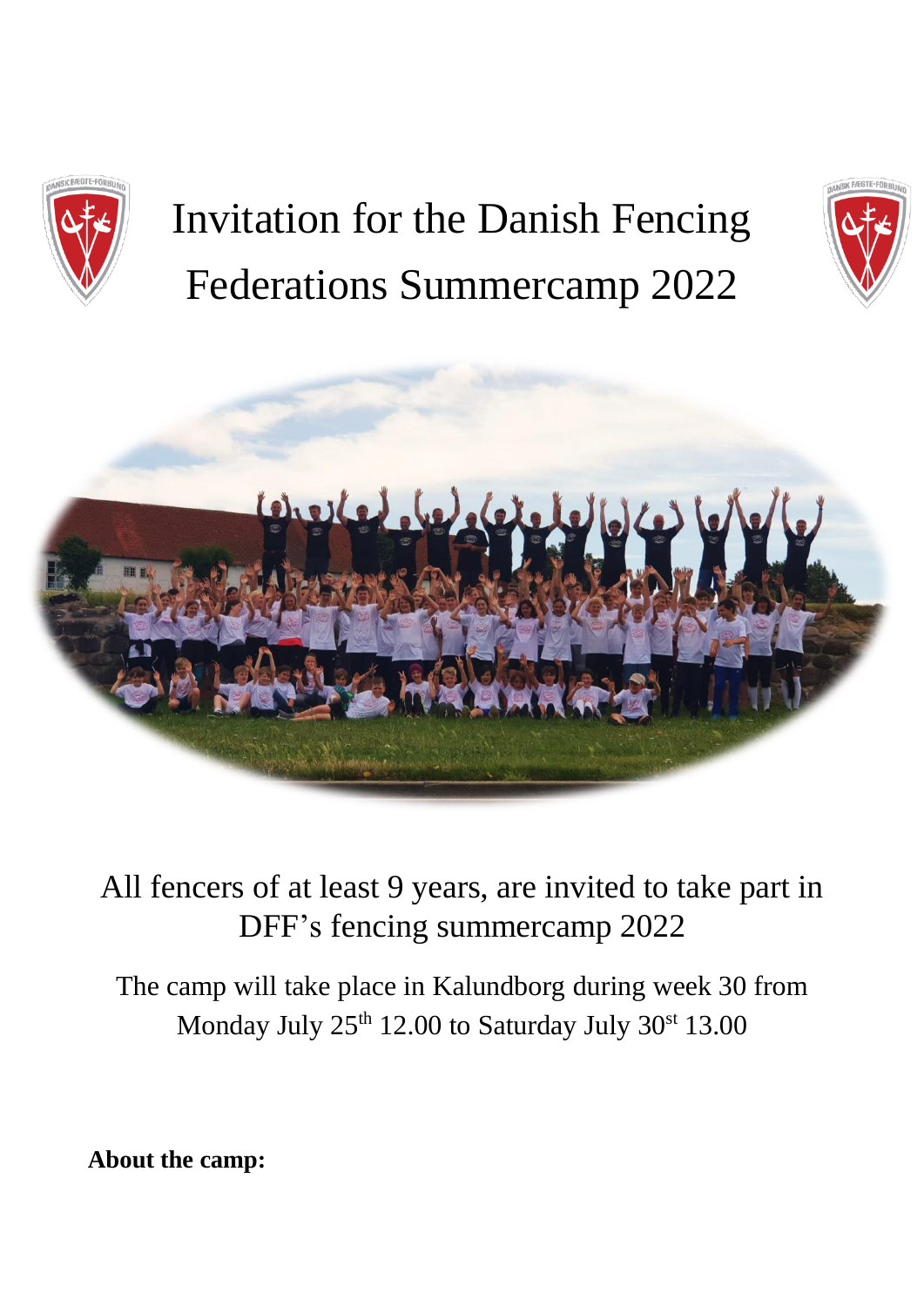#### **About the camp**

We have had many great experiences working with foreign clubs from all over Europe! This year as well, we are counting on significant participation from both national clubs and the international clubs, that we have seen the past years. It is possible to participate on foil, epee or sabre. We will of course make sure that the program will be exciting and full of surprises, aimed at giving the participants a great experience both socially and of course with respect to developing their fencing skillset.

Remember that we take pictures and videos during the camp and make an annual video that you can find in our closed facebookgroup:

**"Dansk Fægte Forbunds Sommerlejr"**

**<https://www.facebook.com/groups/FaegteSommerlejr/>**

## **Senior fencing**

The camp has traditionally been a children and youth camp but we are trying to expand it with a tracks for senior fencers. The senior track will embrace both high and low technical and physical levels, so both beginners and elite fencers will have the opportunity to develop and have a great camp.

# **Equipment repair class:**

This year we will once again host a small workshop aimed at teaching the participants basic skills for restoring damaged equipment. If you are interested in taking part in this, we recommend that you bring spare parts and damaged equipment to practice on.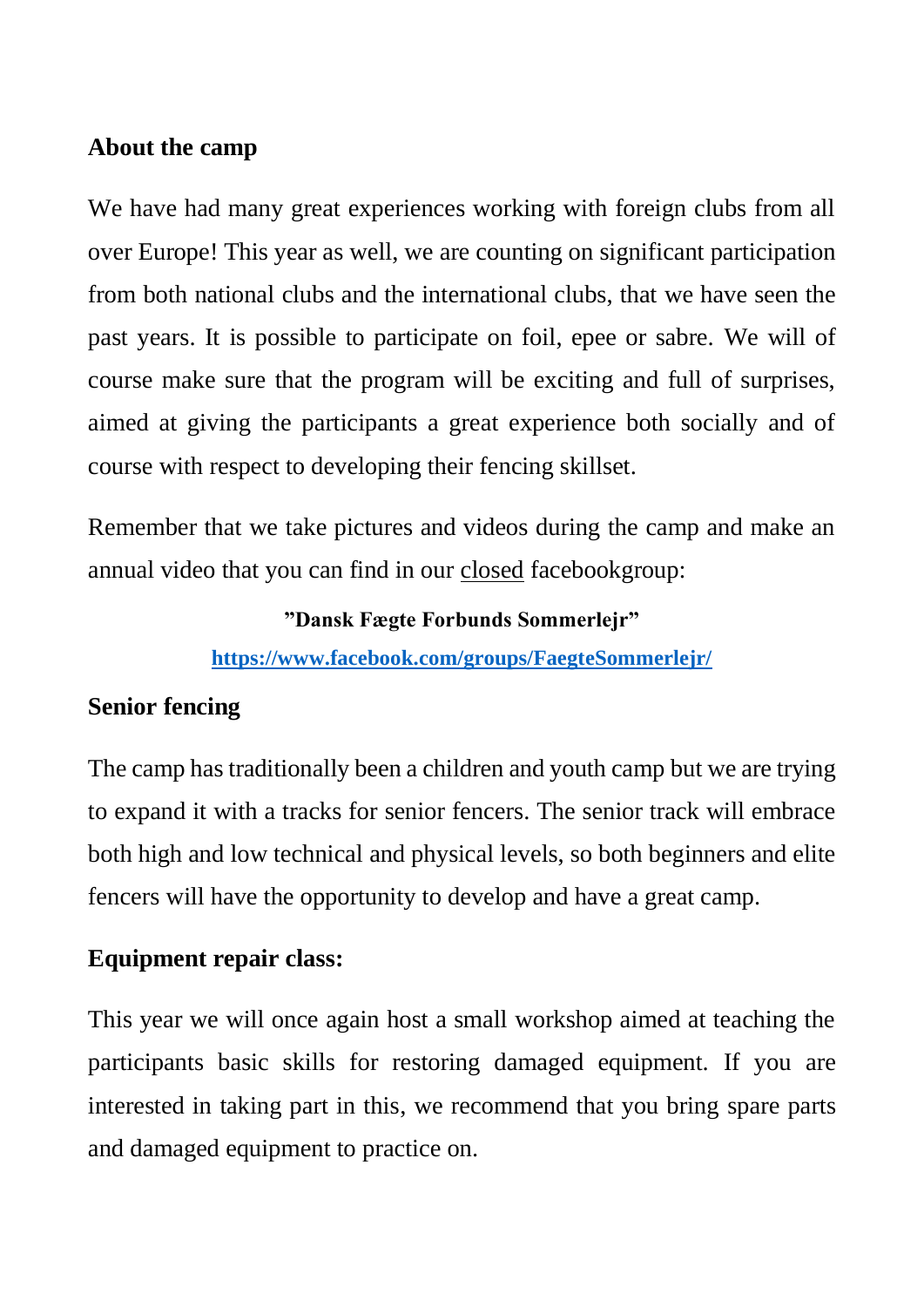## **Accomodation:**

Danhostel Kalundborg - Stadion Allé 5, 4400 Kalundborg. Map a map can be found later in this invitation.

If you would like to arrive a day early (on Sunday July  $24<sup>th</sup>$ ) please contact us on dff@faegtning.dk to arrange this, at least 14 days before the camp. This will elicit and additional fee of 40 Euros, that can be paid in cash at the camp. Be aware that the room you are allotted for this night is not necessarily the same as you will have for the rest of the week and that no meals are included (although breakfast can be ordered for 10 euros from the hostel on the day on your own initiative).

# **Requirements for equipment:**

It is important that you bring all the equipment you need yourselves. We expect you to bring electric equipment, and reasonable amounts of spare equipment.

## Requirements for 12+:

Mask 1600 N, jacket and trousers 800 N, underplastron.

## For U12:

Mask 350 N, jacket and trousers 350 N.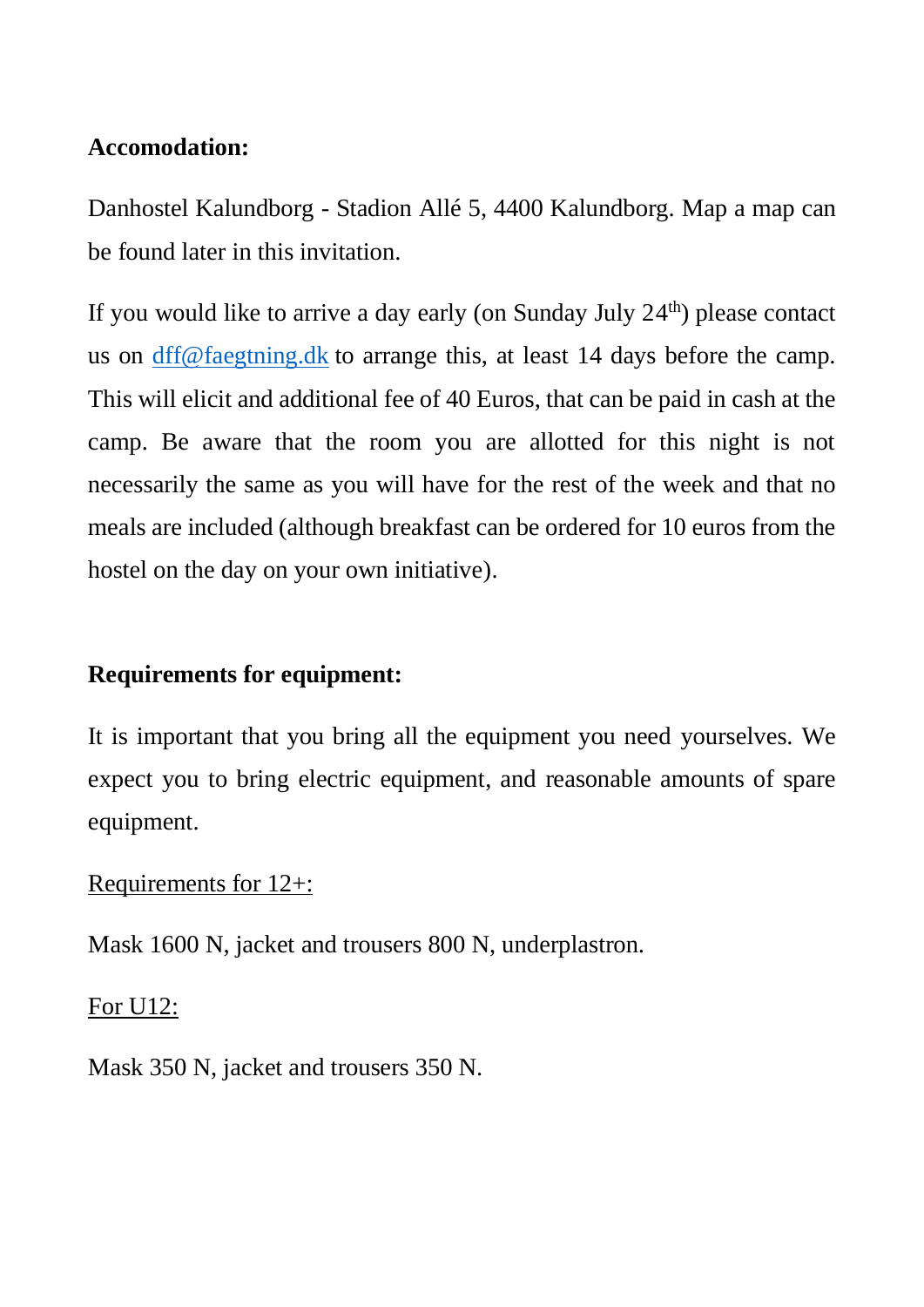### **Trainers**

We encourage clubs with participants to send trainers to accompany their fencers at the camp. This way we can make new acquaintances in the fencing community, and hopefully all learn from each other and grow in our role as trainers. Trainers from clubs with 4+ fencers will be allowed to participate at no cost for the entire camp. Please contact us to make an agreement, if your club is interested in sending a trainer.

#### **Registration:**

The deadline for registration is Sunday June  $20<sup>th</sup>$ . Remember to share the news with your club mates who you also want to come!

The registration is valid when we have received the filled in registration formula. We prefer payment up front if possible but can accept cash on arrival, see details below. Regardless of payment method, registration is binding and cancellation will result in a charge or retainment of a 70 Euro cancellation fee.

To sign up for the camp you must fill out the registration formula online. You will find the link and further information on the last page.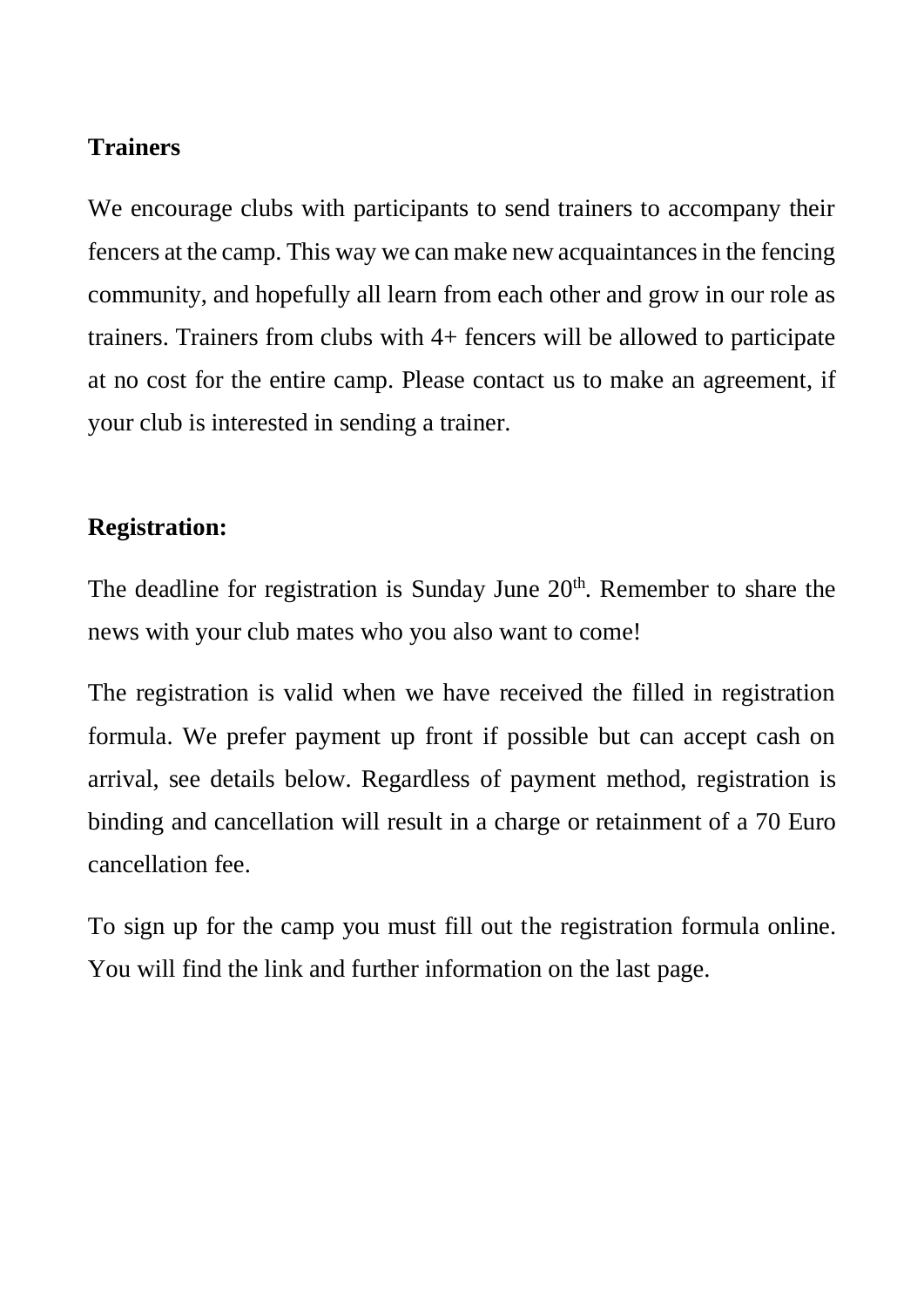## **Price & payment:**

*Prices stated in this invitation are applicable only to foreign fencers as a special offer.*

All prices include:

- $\checkmark$  Room and board during the entire camp.
- $\checkmark$  Personal as well as group training from experienced trainers.
- $\checkmark$  All of the camps challenging and educational experiences with all the other fantastic fencers.

Payment can take place as a bank transfer to Danish Fencing Federations account before the deadline for registration:

Account holder: Dansk Fægteforbund, Idrættens Hus, Brøndby Stadion 20, 2605 Brøndby, Denmark

| BANK:           | <b>Danske Bank</b> |
|-----------------|--------------------|
| IBAN-nummer:    | DK3930000002026295 |
| BIC/SWIFT code: | <b>DABADKK</b>     |

Please specify the *participants* name in the details of the transfer. Alternatively, you can pay cash upon arrival at the camp.

See prices on next page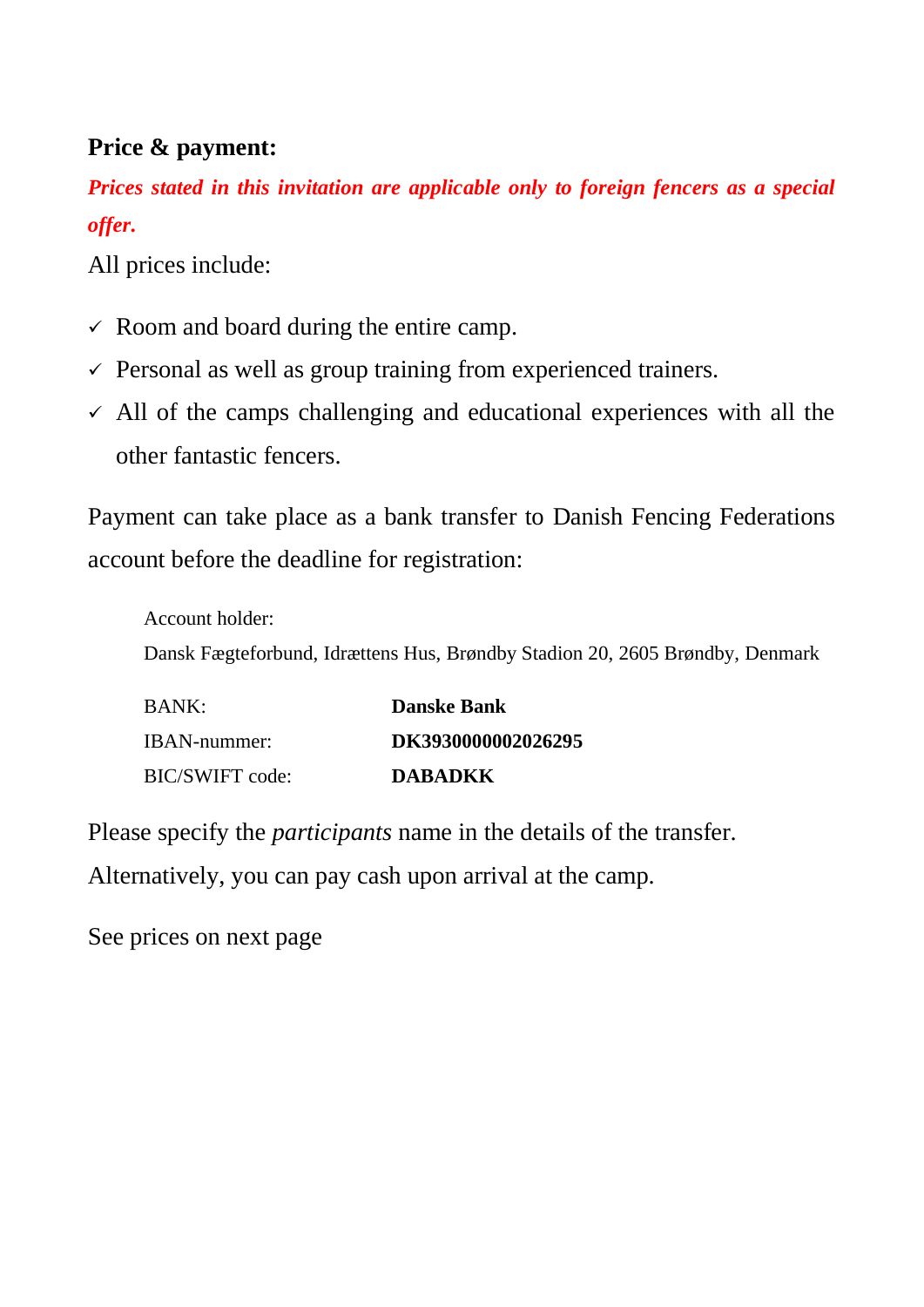## Children and youth track

The children and youth track runs from Monday 12:00 until Saturday 13:00 The fee for participating on the children and youth track is 270 Euros.

## Senior track

We are working on establishing a track for senior fencers on the DFF camp! The Senior track takes place in parallel with the children and youth track from Monday 12:00 until Saturday 13:00

You can choose between the discount and the luxury stay which differs on the accommodation. The luxury guests will be guaranteed a room in the hostel or a nearby hotel/hostel with maximum one roommate. The discount guests will, if possible, be accommodated at the hostel as well, in rooms with maximum 4 people. If the hostel is fully booked, they will be accommodated in dormitories with a mattress. In both cases, we will work to ensure the best living conditions possible.

The prices are as follow:

270€ or 400€ for the discount or luxury stay respectively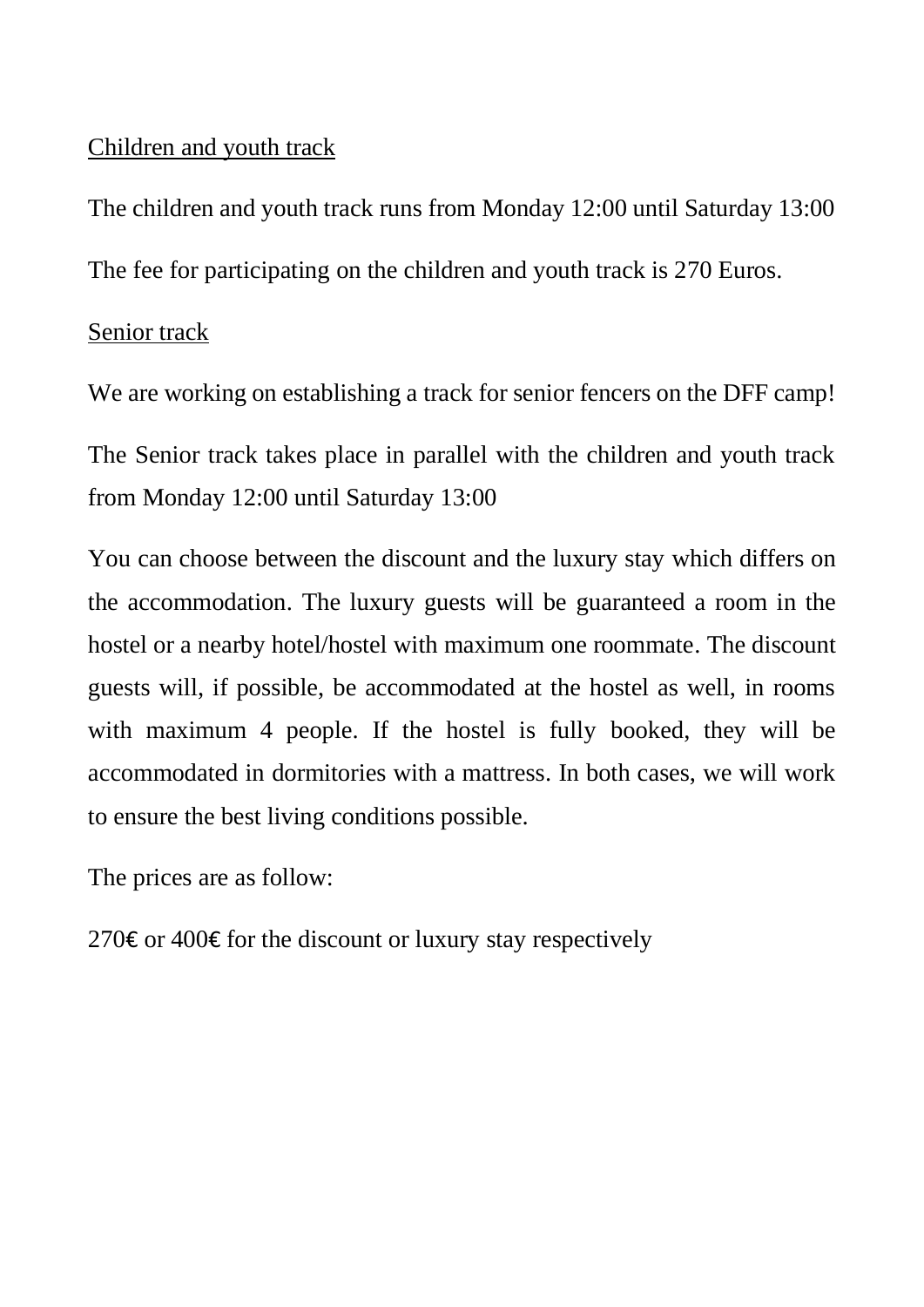# **Further information:**

Details regarding the camp will be sent to the e-mail addresses stated in the registration formula 1-2 weeks before start of the camp. If you have any questions, you are very welcome to contact the camp organizers:

Mail: [dff@faegtning.dk](mailto:dff@faegtning.dk)

# [sommerlejr@faegtning.dk](mailto:sommerlejr@faegtning.dk)

You are also encouraged to join our facebookgroup with pictures and videos from past years:

# **"Dansk Fægte Forbunds Sommerlejr"**

**<https://www.facebook.com/groups/FaegteSommerlejr/>**